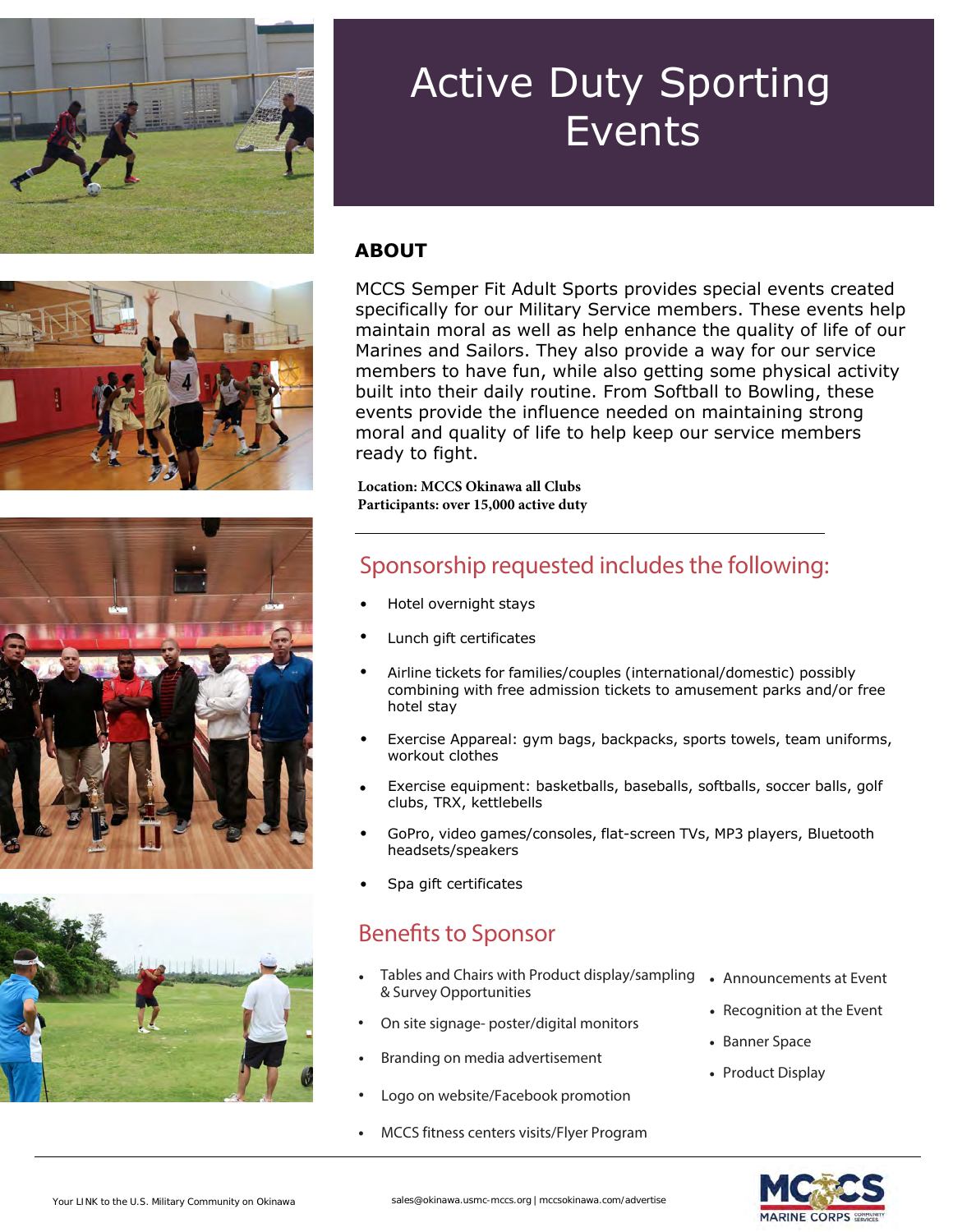

# Bowling Tournaments

CG bowling tournaments take place every February and July on all camps.

> Date: February & July Location: All Camps

Participants: 254

# Basketball Tournaments

CG basketball tournaments take place every March and December on all camps

Date: March & December Location: All Camps

Participants: 200





## Softball Tournaments

CG softball tournaments take place every April, October, and November on all camps

Date: April | October | November Location: All Camps

Participants: 208

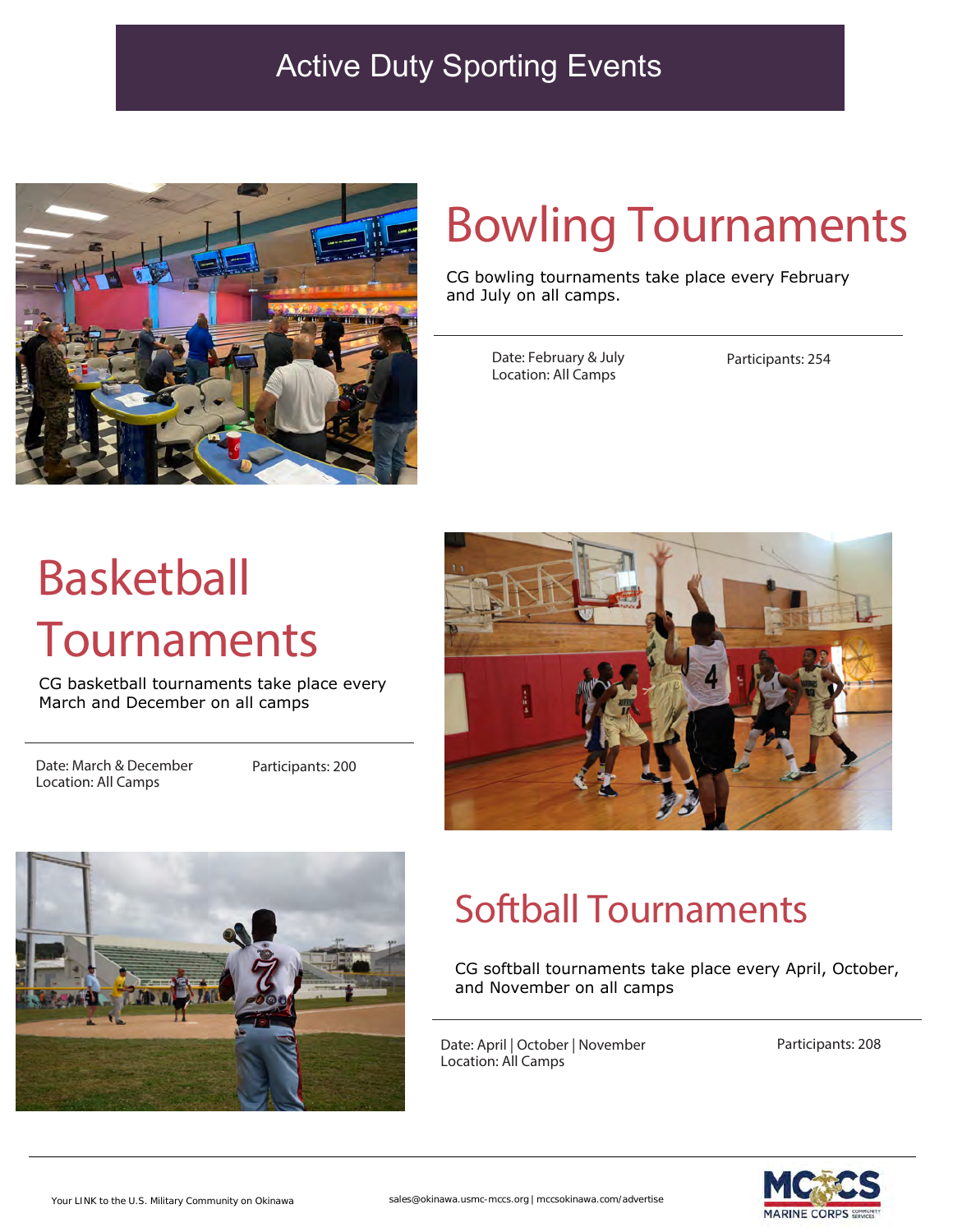### **HITT Preliminary Practice**

HITT preliminary practice event takes place every April on all camps. This is a preliminary to the main HITT event. All winners move on the the Main HITT challenge event.

Date: April Location: All Camps

Participants: 100





# Golf Tournaments

CG Golf Tournaments take place every May and September at Taiyo Golf Club

Date: May | September Location: Taiyo Golf Club Participants: 62

# **Eoccer Tournaments**

CG Soccer Tournaments take place every June and September on all camps.

Date: June | September Location: All Camps

Participants: 256